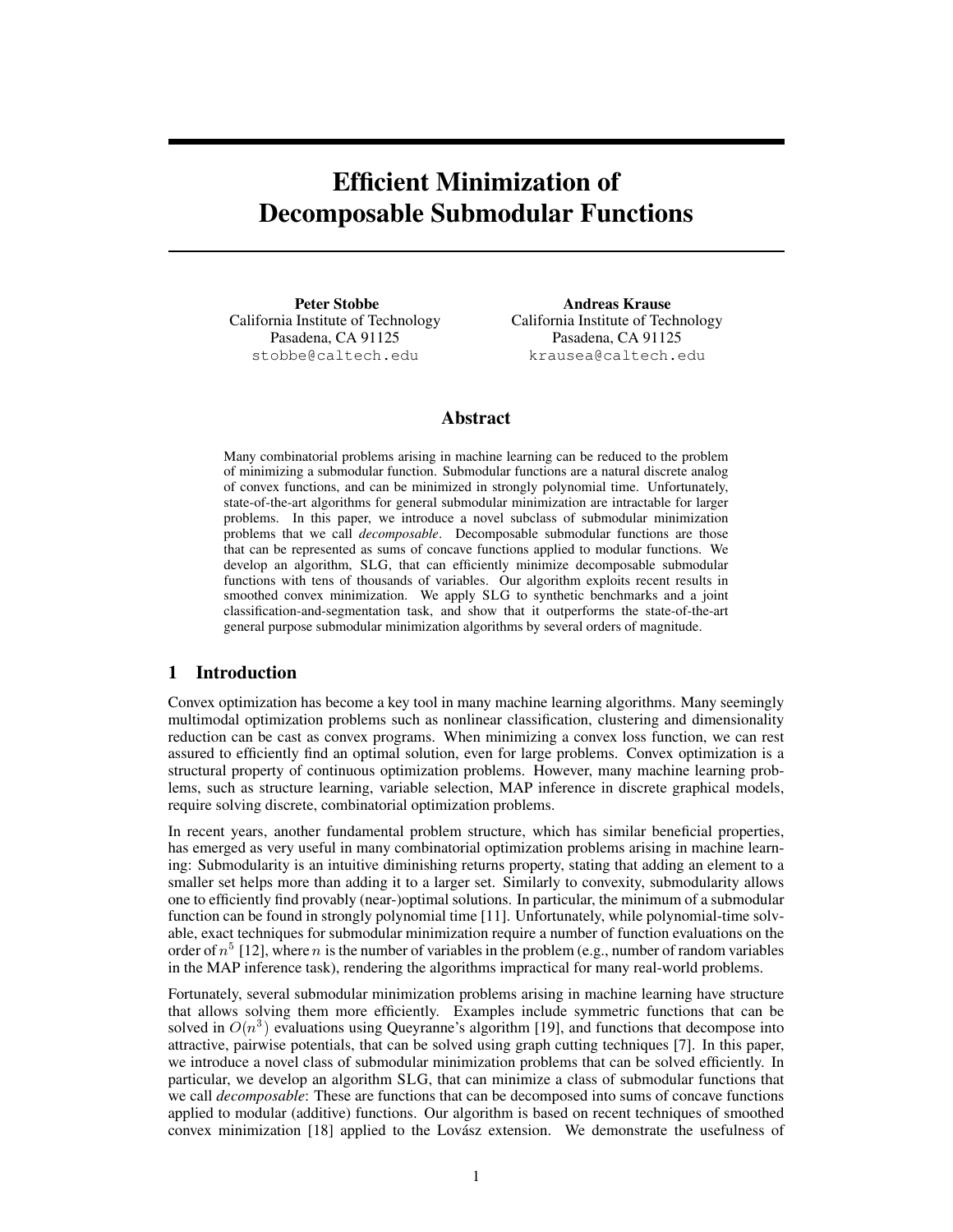our algorithm on a joint classification-and-segmentation task involving tens of thousands of variables, and show that it outperforms state-of-the-art algorithms for general submodular function minimization by several orders of magnitude.

## 2 Background on Submodular Function Minimization

We are interested in minimizing set functions that map subsets of some base set  $E$  to real numbers. I.e., given  $f: 2^E \to \mathbb{R}$  we wish to solve for  $A^* \in \arg \min_A f(A)$ . For simplicity of notation, we use the base set  $E = \{1, \ldots n\}$ , but in an application the base set may consist of nodes of a graph, pixels of an image, etc. Without loss of generality, we assume  $f(\emptyset) = 0$ . If the function f has no structure, then there is no way solve the problem other than checking all  $2<sup>n</sup>$  subsets. In this paper, we consider functions that satisfy a key property that arises in many applications: *submodularity* (c.f., [16]). A set function f is called submodular iff, for all  $A, B \in 2^E$ , we have

$$
f(A \cup B) + f(A \cap B) \le f(A) + f(B). \tag{1}
$$

Submodular functions can alternatively, and perhaps more intuitively, be characterized in terms of their discrete derivatives. First, we define  $\Delta_k f(A) = f(A \cup \{k\}) - f(A)$  to be the discrete derivative of f with respect to  $k \in E$  at A; intuitively this is the change in f's value by adding the element k to the set  $A$ . Then,  $f$  is submodular iff:

$$
\Delta_k f(A) \ge \Delta_k f(B), \text{ for all } A \subseteq B \subseteq E \text{ and } k \in E \setminus B.
$$

Note the analogy to concave functions; the discrete derivative is smaller for larger sets, in the same way that  $\phi(x+h)-\phi(x) \ge \phi(y+h)-\phi(y)$  for all  $x \le y$ ,  $h \ge 0$  if and only if  $\phi$  is a concave function on R. Thus a simple example of a submodular function is  $f(A) = \phi(|A|)$  where  $\phi$  is any concave function. Yet despite this connection to concavity, it is in fact 'easier' to minimize a submodular function than to maximize it<sup>1</sup>, just as it is easier to minimize a convex function. One explanation for this is that submodular minimization can be reformulated as a convex minimization problem.

To see this, consider taking a set function minimization problem, and reformulating it as a minimization problem over the unit cube  $[0,1]^n \subset \mathbb{R}^n$ . Define  $e_A \in \mathbb{R}^n$  to be the indicator vector of the set  $A$ , i.e.,  $0$  if  $k \neq 1$ 

$$
e_A[k] = \begin{cases} 0 \text{ if } k \notin A \\ 1 \text{ if } k \in A \end{cases}
$$

We use the notation  $x[k]$  for the kth element of the vector x. Also we drop brackets and commas in subscripts, so  $e_{kl} = e_{\{k,l\}}$  and  $e_k = e_{\{k\}}$  as with the standard unit vectors. A continuous extension of a set function f is a function f on the unit cube  $f : [0, 1]^n \to \mathbb{R}$  with the property that  $f(A) = f(e_A)$ . In order to be useful, however, one needs the minima of the set function to be related to minima of the extension:

$$
A^* \in \operatorname*{arg\,min}_{A \in 2^E} f(A) \Rightarrow e_{A^*} \in \operatorname*{arg\,min}_{\boldsymbol{x} \in [0,1]^n} \tilde{f}(\boldsymbol{x}).\tag{2}
$$

A key result due to Lovász [16] states that each submodular function  $f$  has an extension  $\hat{f}$  that not only satisfies the above property, but is also convex and efficient to evaluate. We can define the *Lovász extension* in terms of the submodular polyhedron  $P_f$ :

$$
P_f = \{ \mathbf{v} \in \mathbb{R}^n : \mathbf{v} \cdot \mathbf{e}_A \le f(A), \text{ for all } A \in 2^E \}, \quad \tilde{f}(\mathbf{x}) = \sup_{v \in P_f} \mathbf{v} \cdot \mathbf{x}.
$$

The submodular polyhedron  $P_f$  is defined by exponentially many inequalities, and evaluating  $\hat{f}$ requires solving a linear program over this polyhedron. Perhaps surprisingly, as shown by Lovász,  $\tilde{f}$ can be very efficiently computed as follows. For a fixed x let  $\sigma : E \to E$  be a permutation such that  $x[\sigma(1)] \geq \ldots \geq x[\sigma(n)]$ , and then define the set  $S_k = {\sigma(1), \ldots, \sigma(k)}$ . Then we have a formula for  $f$  and a subgradient:

$$
\tilde{f}(\boldsymbol{x}) = \sum_{k=1}^{n} \boldsymbol{x} [\sigma(k)] (f(S_k) - f(S_{k-1})), \quad \partial \tilde{f}(\boldsymbol{x}) \ni \sum_{k=1}^{n} \boldsymbol{e}_{\sigma(k)} (f(S_k) - f(S_{k-1})).
$$

Note that if two components of x are equal, the above formula for  $\hat{f}$  is independent of the permutation chosen, but the subgradient is not unique.

<sup>&</sup>lt;sup>1</sup>With the additional assumption that f is nondecreasing, *maximizing* a submodular function subject to a cardinality constraint  $|A| \leq M$  is 'easy'; a greedy algorithm is known to give a near-optimal answer [17].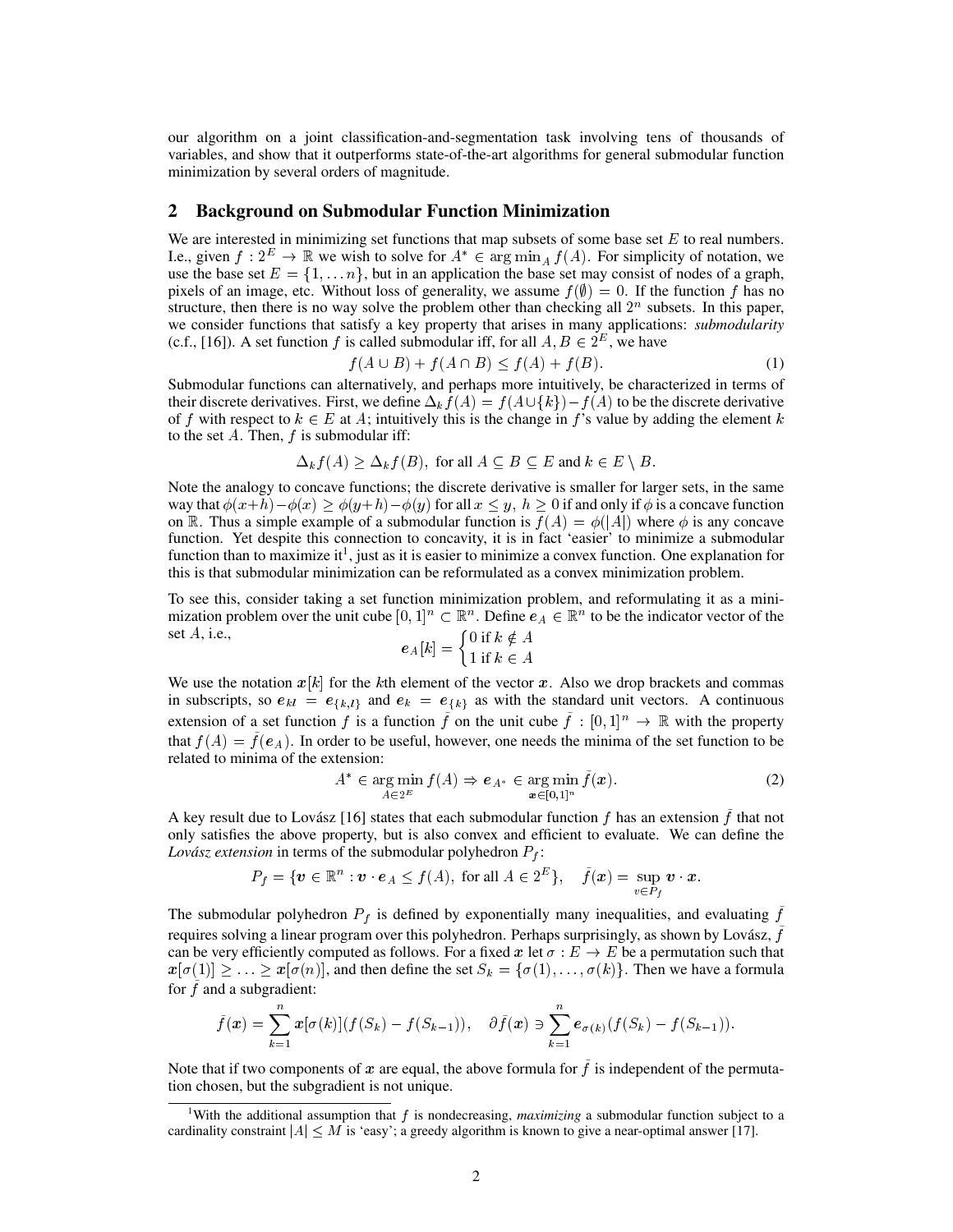Equation (2) was used to show that submodular minimization can be achieved in polynomial time [16]. However, algorithms which directly minimize the Lovasz extension are regarded as impractical. Despite being convex, the Lovász extension is non-smooth, and hence a simple subgradient descent algorithm would need  $O(1/\epsilon^2)$  steps to achieve  $O(\epsilon)$  accuracy.

Recently, Nesterov showed that if knowledge about the structure of a particular non-smooth convex function is available, it can be exploited to achieve a running time of  $O(1/\epsilon)$  [18]. One way this is done is to construct a smooth approximation of the non-smooth function, and then use an accelerated gradient descent algorithm which is highly effective for smooth functions. Connections of this work with submodularity and combinatorial optimization are also explored in [4] and [2]. In fact, in [2], Bach shows that computing the smoothed Lovász gradient of a general submodular function is equivalent to solving a submodular minimization problem. In this paper, we do not treat general submodular functions, but rather a large class of submodular minimization functions that we call *decomposable*. (To apply the smoothing technique of [18], special structural knowledge about the convex function is required, so it is natural that we would need special structural knowledge about the submodular function to leverage those results.) We further show that we can exploit the discrete structure of submodular minimization in a way that allows terminating the algorithm early with a certificate of optimality, which leads to drastic performance improvements.

## 3 The Decomposable Submodular Minimization Problem

In this paper, we consider the problem of minimizing functions of the following form:

$$
f(A) = \mathbf{c} \cdot \mathbf{e}_A + \sum_j \phi_j(\mathbf{w}_j \cdot \mathbf{e}_A), \tag{3}
$$

where  $c, w_j \in \mathbb{R}^n$  and  $0 \le w_j \le 1$  and  $\phi_j : [0, w_j \cdot 1] \to \mathbb{R}$  are arbitrary concave functions. It can be shown that functions of this form are submodular. We call this class of functions *decomposable submodular functions*, as they decompose into a sum of concave functions applied to nonnegative modular functions<sup>2</sup>. Below, we give examples of decomposable submodular functions arising in applications.

We first focus on the special case where all the concave functions are of the form  $\phi_i(\cdot)$  =  $d_j \min(y_j, \cdot)$  for some  $y_j, d_j > 0$ . Since these potentials are of key importance, we define the submodular functions  $\Psi_{w,y}(A) = \min(y, w \cdot e_A)$  and call them *threshold potentials*. In Section 5, we will show in how to generalize our approach to arbitrary decomposable submodular functions.

**Examples.** The simplest example is a 2-potential, which has the form  $\phi(|A \cap \{k, l\}|)$ , where  $\phi(1)$  $\phi(0) \ge \phi(1) - \phi(2)$ . It can be expressed as a sum of a modular function and a threshold potential:

$$
\phi(|A \cap \{k, l\}|) = \phi(0) + (\phi(2) - \phi(1))\mathbf{e}_{kl} \cdot \mathbf{e}_A + (2\phi(1) - \phi(0) - \phi(2))\Psi_{\mathbf{e}_{kl},1}(A)
$$

Why are such potential functions interesting? They arise, for example, when finding the Maximum a Posteriori configuration of a pairwise Markov Random Field model in image classification schemes such as in [20]. On a high level, such an algorithm computes a value  $c[k]$  that corresponds to the log-likelihood of pixel k being of one class vs. another, and for each pair of adjacent pixels, a value  $d_{kl}$  related to the log-likelihood that pixels k and l are of the same class. Then the algorithm classifies pixels by minimizing a sum of 2-potentials:  $f(A) = \mathbf{c} \cdot \mathbf{e}_A + \sum_{k,l} d_{kl} (1 - |1 - \mathbf{e}_{kl} \cdot \mathbf{e}_A|)$ . If the value  $d_{kl}$  is large, this encourages the pixels k and l to be classified similarly.

More generally, consider a higher order potential function: a concave function of the number of elements in some activation set S,  $\phi(|A \cap S|)$  where  $\phi$  is concave. It can be shown that this can be written as a sum of a modular function and a positive linear combination of  $|S| - 1$  threshold potentials. Recent work [14] has shown that classification performance can be improved by adding terms corresponding to such higher order potentials  $\phi_j(|R_j \cap A|)$  to the objective function where the functions  $\phi_i$  are piecewise linear concave functions, and the regions  $R_i$  of various sizes generated from a segmentation algorithm. Minimization of these particular potential functions can then be reformulated as a graph cut problem [13], but this is less general than our approach.

Another canonical example of a submodular function is a set cover function. Such a function can be reformulated as a combination of concave cardinality functions (details omitted here). So all

<sup>&</sup>lt;sup>2</sup>A function is called *modular* if (1) holds with equality. It can be written as  $A \mapsto w \cdot e_A$  for some  $w \in \mathbb{R}^n$ .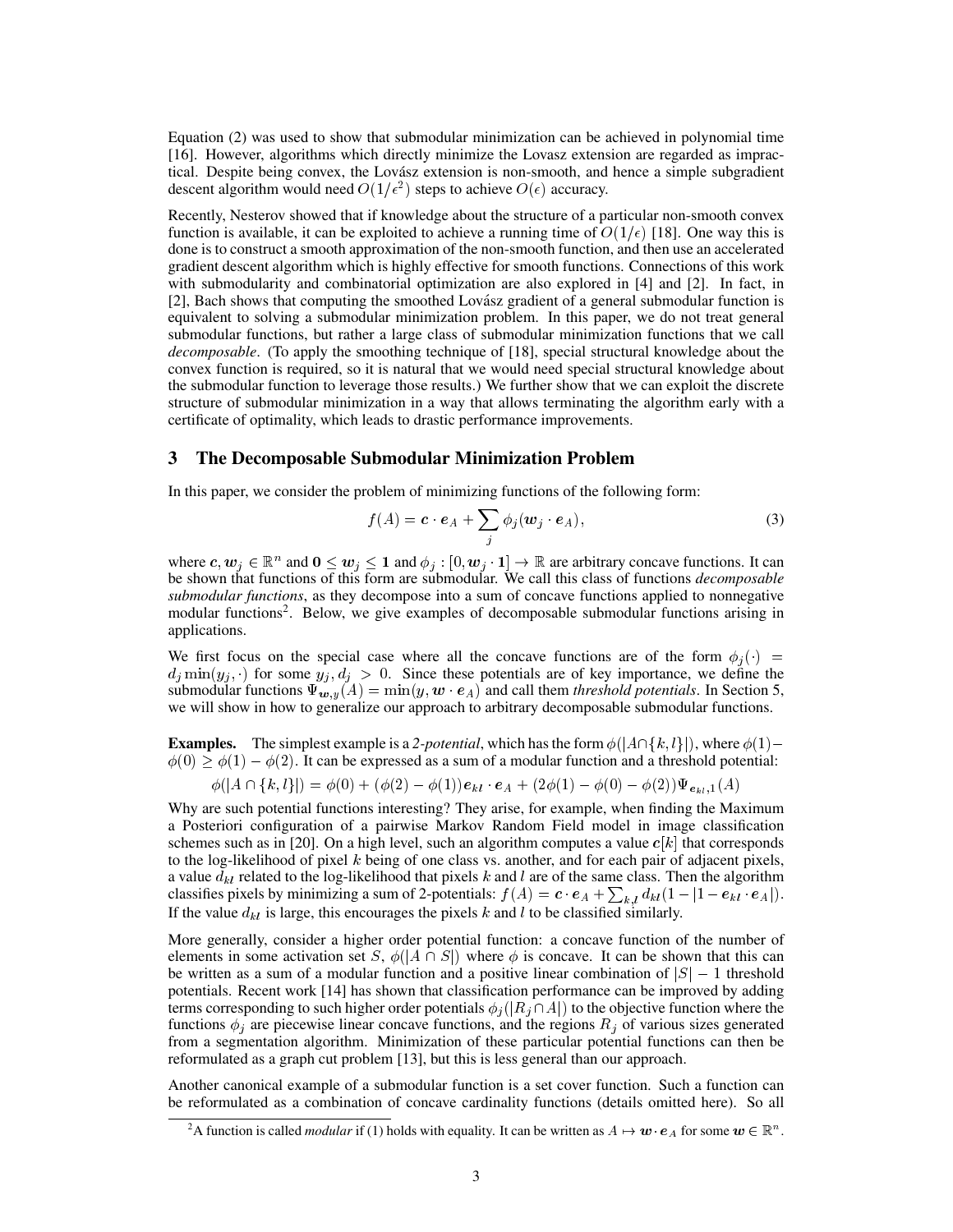functions which are weighted combinations of set cover functions can be expressed as threshold potentials. However, threshold potentials with nonuniform weights are strictly more general than concave cardinality potentials. That is, there exists w and y such that  $\Psi_{w,y}(A)$  cannot be expressed as  $\sum_j \phi_j(|R_j \cap A|)$  for *any* collection of concave  $\phi_j$  and sets  $R_j$ .

Another example of decomposable functions arises in multiclass queuing systems [10]. These are of the form  $f(A) = \mathbf{c} \cdot \mathbf{e}_A + \mathbf{u} \cdot \mathbf{e}_A \phi(\mathbf{v} \cdot \mathbf{e}_A)$ , where  $\mathbf{u}, \mathbf{v}$  are nonnegative weight vectors and  $\phi$  is a nonincreasing concave function. With the proper choice of  $\phi_j$  and  $w_j$  (again details are omitted here), this can in fact be reformulated as sum of the type in Eq.  $3$  with  $n$  terms.

In our own experiments, shown in Section 6, we use an implementation of TextonBoost [20] and augment it with quadratic higher order potentials. That is, we use TextonBoost to generate per-pixel scores c, and then minimize  $f(A) = \mathbf{c} \cdot \mathbf{e}_A + \sum_j |A \cap R_j||R_j \setminus A|$ , where the regions  $R_j$  are regions of pixels that we expect to be of the same class (e.g., by running a cheap region-growing heuristic). The potential function  $|A\cap R_j||R_j\setminus A|$  is smallest when A contains all of  $R_j$  or none of it. It gives the largest penalty when exactly half of  $R_i$  is contained in A. This encourages the classification scheme to classify most of the pixels in a region  $R_j$  the same way. We generate regions with a basic regiongrowing algorithm with random seeds. See Figure 1(a) for an illustration of examples of regions that we use. In our experience, this simple idea of using higher-order potentials can dramatically increase the quality of the classification over one using only 2-potentials, as can be seen in Figure 2.

### 4 The SLG Algorithm for Threshold Potentials

We now present our algorithm for efficient minimization of a decomposable submodular function  $f$ based on smoothed convex minimization. We first show how we can efficiently smooth the Lovász extension of f. We then apply accelerated gradient descent to the gradient of the smoothed function. Lastly, we demonstrate how we can often obtain a certificate of optimality that allows us to stop early, drastically speeding up the algorithm in practice.

#### 4.1 The Smoothed Extension of a Threshold Potential

The key challenge in our algorithm is to efficiently smooth the Lovász extension of  $f$ , so that we can resort to algorithms for accelerated convex minimization. We now show how we can efficiently smooth the *threshold potentials*  $\Psi_{w,y}(A) = \min(y, w \cdot e_A)$  of Section 3, which are simple enough to allow efficient smoothing, but rich enough when combined to express a large class of submodular functions. For  $x \geq 0$ , the Lovász extension of  $\Psi_{w,y}$  is

$$
\tilde{\Psi}_{\mathbf{w},y}(\mathbf{x}) = \sup \mathbf{v} \cdot \mathbf{x} \text{ s.t. } \mathbf{v} \le \mathbf{w}, \mathbf{v} \cdot \mathbf{e}_A \le y \text{ for all } A \in 2^E.
$$

Note that when  $x \geq 0$ , the arg max of the above linear program always contains a point v which satisfies  $v \cdot 1 = y$ , and  $v > 0$ . So we can restrict the domain of the dual variable v to those points which satisfy these two conditions, without changing the value of  $\Psi(x)$ :

$$
\tilde{\Psi}_{\boldsymbol{w},y}(\boldsymbol{x}) = \max_{\boldsymbol{v}\in\mathcal{D}(\boldsymbol{w},y)} \boldsymbol{v}\cdot\boldsymbol{x} \text{ where } \mathcal{D}(\boldsymbol{w},y) = \{\boldsymbol{v}: \boldsymbol{0} \leq \boldsymbol{v} \leq \boldsymbol{w}, \boldsymbol{v}\cdot\mathbb{1} = y\}.
$$

Restricting the domain of v allows us to define a smoothed Lovász extension (with parameter  $\mu$ ) that is easily computed:  $\mu$ 

$$
\tilde{\Psi}^{\mu}_{\boldsymbol{w},y}(\boldsymbol{x}) = \max_{\boldsymbol{v}\in\mathcal{D}(\boldsymbol{w},y)} \boldsymbol{v}\cdot\boldsymbol{x} - \frac{\mu}{2}\|\boldsymbol{v}\|^2
$$

To compute the value of this function we need to solve for the optimal vector  $v^*$ , which is also the gradient of this function, as we have the following characterization:  $\mathbf{u}$ 

$$
\nabla \tilde{\Psi}^{\mu}_{\boldsymbol{w},y}(\boldsymbol{x}) = \underset{\boldsymbol{v} \in \mathcal{D}(\boldsymbol{w},y)}{\arg \max} \boldsymbol{v} \cdot \boldsymbol{x} - \frac{\mu}{2} ||\boldsymbol{v}||^2 = \underset{\boldsymbol{v} \in \mathcal{D}(\boldsymbol{w},y)}{\arg \min} \left\| \frac{\boldsymbol{x}}{\mu} - \boldsymbol{v} \right\|.
$$
 (4)

To derive an expression for  $v^*$ , we begin by forming the Lagrangian and deriving the dual problem:

$$
\tilde{\Psi}^{\mu}_{\boldsymbol{w},y}(\boldsymbol{x}) = \min_{t \in \mathbb{R}, \lambda_1, \lambda_2 \ge 0} \left( \max_{\boldsymbol{v} \in \mathbb{R}^n} \boldsymbol{v} \cdot \boldsymbol{x} - \frac{\mu}{2} ||\boldsymbol{v}||^2 + \lambda_1 \cdot \boldsymbol{v} + \lambda_2 \cdot (\boldsymbol{w} - \boldsymbol{v}) + t(y - \boldsymbol{v} \cdot \boldsymbol{1}) \right)
$$
\n
$$
= \min_{t \in \mathbb{R}, \lambda_1, \lambda_2 \ge 0} \frac{1}{2\mu} ||\boldsymbol{x} - t\boldsymbol{1} + \lambda_1 - \lambda_2||^2 + \lambda_2 \cdot \boldsymbol{w} + ty.
$$

If we fix t, we can solve for the optimal dual variables  $\lambda_1^*$  and  $\lambda_2^*$  componentwise. By strong duality, we know the optimal primal variable is given by  $v^* = \frac{1}{\mu}(x - t^* \mathbf{1} + \lambda_1^* - \lambda_2^*)$ . So we have:

$$
\lambda_1^* = \max(t^* \mathbf{1} - x, 0), \ \lambda_2^* = \max(x - t^* \mathbf{1} - \mu w, 0) \Rightarrow v^* = \min(\max((x - t^* \mathbf{1})/\mu, 0), w).
$$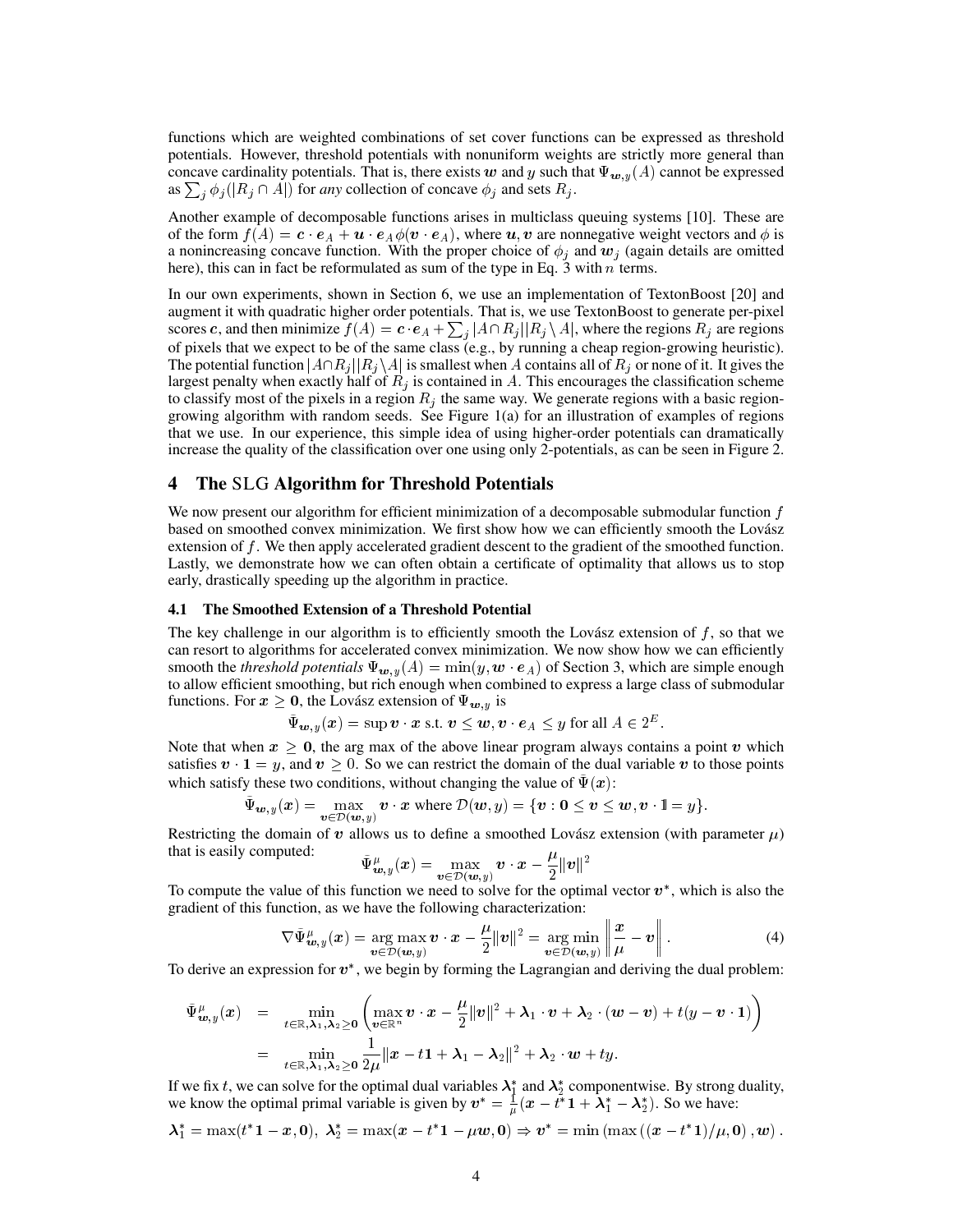This expresses  $v^*$  as a function of the unknown optimal dual variable  $t^*$ . For the simple case of 2-potentials, we can solve for  $t^*$  explicitly and get a closed form expression:

$$
\nabla \tilde{\Psi}^\mu_{\boldsymbol{e}_{kl},1}(\boldsymbol{x}) = \begin{cases} \boldsymbol{e}_k & \text{if } \boldsymbol{x}[k] \geq \boldsymbol{x}[l] + \mu \\ \boldsymbol{e}_l & \text{if } \boldsymbol{x}[l] \geq \boldsymbol{x}[k] + \mu \\ \frac{1}{2}(\boldsymbol{e}_{kl} + \frac{1}{\mu}(\boldsymbol{x}[k] - \boldsymbol{x}[l])(\boldsymbol{e}_k - \boldsymbol{e}_l)) & \text{if } |\boldsymbol{x}[k] - \boldsymbol{x}[l]| < \mu \end{cases}
$$

However, in general to find  $t^*$  we note that  $v^*$  must satisfy  $v^* \cdot \mathbf{1} = y$ . So define  $\rho_{\mathbf{x},\mathbf{w}}^{\mu}(t)$  as:

$$
\rho_{\boldsymbol{x},\boldsymbol{w}}^{\mu}(t)=\min(\max((\boldsymbol{x}-t\boldsymbol{1})/\mu,\boldsymbol{0}),\boldsymbol{w})\cdot\boldsymbol{1}
$$

Then we note this function is a monotonic continuous piecewise linear function of  $t$ , so we can use a simple root-finding algorithm to solve  $\rho_{x,w}^{\mu}(t^*) = y$ . This root finding procedure will take no more than  $O(n)$  steps in the worst case.

#### 4.2 The SLG Algorithm for Minimizing Sums of Threshold Potentials

Stepping beyond a single threshold potential, we now assume that the submodular function to be minimized can be written as a nonnegative linear combination of threshold potentials and a modular function, i.e.,

$$
f(A) = \mathbf{c} \cdot \mathbf{e}_A + \sum_j d_j \Psi_{\mathbf{w}_j, y_j}(A).
$$

Thus, we have the smoothed Lovász extension, and its gradient:

$$
\tilde{f}^{\mu}(\boldsymbol{x}) = \boldsymbol{c} \cdot \boldsymbol{x} + \sum_{j} d_{j} \tilde{\Psi}^{\mu}_{\boldsymbol{w}_{j},y_{j}}(\boldsymbol{x}) \text{ and } \nabla \tilde{f}^{\mu}(\boldsymbol{x}) = \boldsymbol{c} + \sum_{j} d_{j} \nabla \tilde{\Psi}^{\mu}_{\boldsymbol{w}_{j},y_{j}}(\boldsymbol{x}).
$$

We now wish to use the accelerated gradient descent algorithm of [18] to minimize this function. This algorithm requires that the smoothed objective has a Lipschitz continuous gradient. That is, for some constant L, it must hold that  $\|\nabla \tilde{f}^\mu({x}_1) - \nabla \tilde{f}^\mu({x}_2)\| \le L \|{x}_1 - {x}_2\|, \text{ for all } {x}_1, {x}_2 \in \mathbb{R}^n.$ Fortunately, by construction, the smoothed threshold extensions  $\tilde{\Psi}^{\mu}_{\mathbf{w}_j,y_j}(\bm{x})$  all have  $1/\mu$  Lipschitz gradient, a direct consequence of the characterization in Equation 4. Hence we have a loose upper bound for the Lipschitz constant of  $\tilde{f}^{\mu}$ :  $L \leq \frac{D}{\mu}$ , where  $D = \sum_{j} d_j$ . Furthermore, the smoothed threshold extensions approximate the threshold extensions uniformly:  $|\tilde{\Psi}^{\mu}_{\bm{w}_j,y_j}(\bm{x})-\tilde{\Psi}_{\bm{w}_j,y_j}(\bm{x})|\leq \frac{\mu}{2}\text{ for all }\bm{x}\text{, so }|\tilde{f}^{\mu}(\bm{x})-\tilde{f}(\bm{x})|\leq \frac{\mu D}{2}.$ 

One way to use the smoothed gradient is to specify an accuracy  $\varepsilon$ , then minimize  $\tilde{f}^{\mu}$  for sufficiently small  $\mu$  to guarantee that the solution will also be an approximate minimizer of  $\tilde{f}$ . Then we simply apply the accelerated gradient descent algorithm of [18]. See also [3] for a description. Let  $P_C(x) =$  $\arg \min_{\mathbf{x}' \in C} ||\mathbf{x} - \mathbf{x}'||$  be the projection of x onto the convex set C. In particular,  $P_{[0,1]^n}(\mathbf{x}) =$  $\min(\max(x, 0), 1)$ . Algorithm 1 formalizes our *Smoothed Lovász Gradient (SLG)* algorithm:

Algorithm 1: SLG: Smoothed Lovász Gradient

**Input:** Accuracy  $\varepsilon$ ; decomposable function f. begin  $\mu=\frac{\varepsilon}{2D},$   $L=\frac{D}{\mu},$   $\boldsymbol{x}_{-1}=\boldsymbol{z}_{-1}=\frac{1}{2}\boldsymbol{1};$ for  $t = 0, 1, 2, ...$  do  $\bm{g}_t = \nabla \tilde{f}^{\mu}(\bm{x}_{t-1})/L; ~~ \bm{z}_t = P_{[\![ 0,1 ]\!]^n}\left( \bm{z}_{-1} - \sum_{s=0}^t \left( \frac{s+1}{2} \right) \bm{g}_s \right); ~~ \bm{y}_t = P_{[\![ 0,1 ]\!]^n}(\bm{x}_t - \bm{g}_t);$ if  $\operatorname{gap}_t \leq \varepsilon/2$  then stop;  $x_t = (2z_t + (t+1)y_t)/(t+3);$  $x_{\varepsilon} = y_t;$ **Output:**  $\varepsilon$ -optimal  $\boldsymbol{x}_{\varepsilon}$  to  $\min_{\boldsymbol{x}\in[0,1]^n} \tilde{f}(\boldsymbol{x})$ 

The optimality gap of a smooth convex function at the iterate  $y_t$  can be computed from its gradient:  $\textnormal{gap}_t = \max_{\bm x \in [0,1]^n} (\bm y_t - \bm x) \cdot \nabla \tilde f^\mu(\bm y_t) = \bm y_t \cdot \nabla \tilde f^\mu(\bm y_t) + \max(-\nabla \tilde f^\mu(\bm y_t), \bm 0) \cdot \bm 1.$ 

In summary, as a consequence of the results of [18], we have the following guarantee about SLG:

**Theorem 1** SLG is guaranteed to provide an  $\varepsilon$ -optimal solution after running for  $\mathcal{O}(\frac{D}{\varepsilon})$  iterations.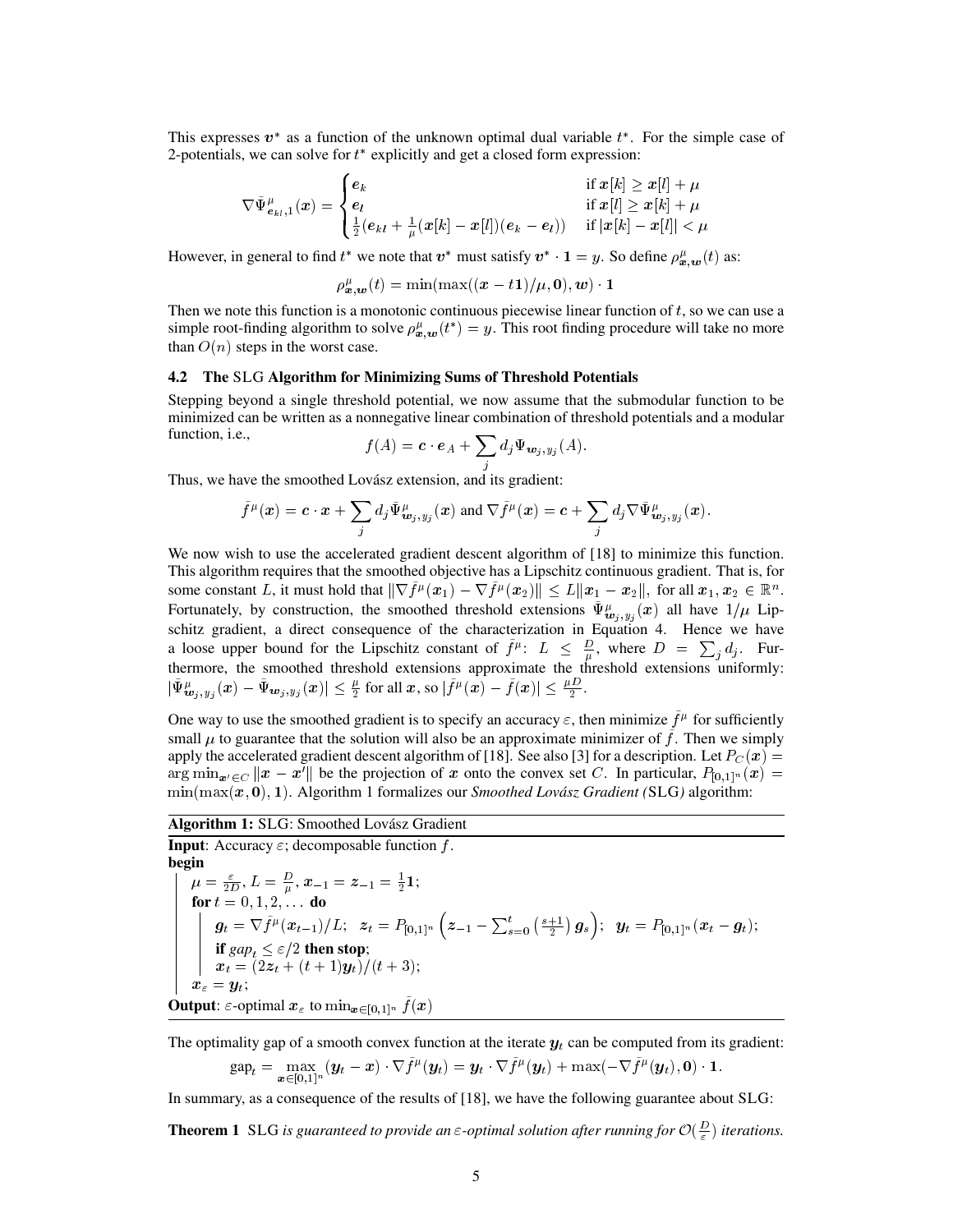SLG is only guaranteed to provide an  $\varepsilon$ -optimal solution to the *continuous* optimization problem. Fortunately, once we have an  $\varepsilon$ -optimal point for the Lovász extension, we can efficiently round it to set which is  $\varepsilon$ -optimal for the original submodular function using Alg. 2 (see [9] for more details).

Algorithm 2: Set generation by rounding the continuous solution **Input**: Vector  $x \in [0, 1]^n$ ; submodular function f. begin By sorting, find any permutation  $\sigma$  satisfying:  $x[\sigma(1)] \geq \ldots \geq x[\sigma(n)]$ ;  $S_k = \{\sigma(1), \ldots, \sigma(k)\};$   $K^* = \arg \min_{k \in \{0,1,\ldots,n\}} f(S_k);$   $C = \{S_k : k \in K^*\};$ **Output:** Collection of sets C, such that  $f(A) < \tilde{f}(x)$  for all  $A \in C$ 

## 4.3 Early Stopping based on Discrete Certificates of Optimality

In general, if the minimum of  $f$  is not unique, the output of SLG may be in the interior of the unit cube. However, if f admits a unique minimum  $A^*$ , then the iterates will tend toward the corner  $e_{A^*}$ . One natural question one may ask, if a trend like this is observed, is it necessary to wait for the iterates to converge all the way to the optimal solution of the continuous problem  $\min_{x \in [0,1]^n} f(x)$ , when one is actually iterested in solving the discrete problem  $\min_{A \in 2^E} f(A)$ ? Below, we show that it is possible to use information about the current iterates to check optimality of a set and terminate the algorithm before the continuous problem has converged.

To prove optimality of a candidate set A, we can use a subgradient of  $\tilde{f}$  at  $e_A$ . If  $g \in \partial \tilde{f}(e_A)$ , then we can compute an optimality gap:

$$
f(A) - f^* \leq \max_{\mathbf{x} \in [0,1]^n} (\mathbf{e}_A - \mathbf{x}) \cdot \mathbf{g} = \sum_{k \in A} \max(0, \mathbf{g}[k] (\mathbf{e}_A[k] - \mathbf{e}_{E \setminus A}[k])). \tag{5}
$$

In particular if  $g[k] < 0$  for  $k \in A$  and  $g[k] > 0$  for  $k \in E \setminus A$ , then A is optimal. But if we only have knowledge of candidate set A, then finding a subgradient  $g \in \partial \tilde{f}(e_A)$  which demonstrates optimality may be extremely difficult, as the set of subgradients is a polyhedron with exponentially many extreme points. But our algorithm naturally suggests the subgradient we could use; the gradient of the smoothed extension is one such subgradient – provided a certain condition is satisfied, as described in the following Lemma.

Lemma 1 *Suppose f is a decomposable submodular function, with Lovász extension*  $\tilde{f}$ *, and* smoothed extension  $\tilde{f}^{\mu}$  as in the previous section. Suppose  $x \in \mathbb{R}^n$  and  $A \in 2^E$  satisfy the fol*lowing property:* 

$$
\min_{k \in A, l \in E \setminus A} x[k] - x[l] \geq 2\mu
$$

```
Then \nabla \tilde{f}^{\mu}(\boldsymbol{x}) \in \partial \tilde{f}(\boldsymbol{e}_A)
```
This is a consequence of our formula for  $\nabla \tilde{\Psi}^{\mu}$ , but see the appendix of the extended paper [21] for a detailed proof. Lemma 1 states that if the components of point x corresponding to elements of  $A$ are all larger than all the other components by at least  $2\mu$ , then the gradient at x is a subgradient for  $\hat{f}$  at  $e_A$  (which by Equation 5 allows us to compute an optimality gap). In practice, this separation of components naturally occurs as the iterates move in the direction of the point  $e<sub>A</sub>$ , long before they ever actually reach the point  $e_A$ . But even if the components are not separated, we can easily add a positive multiple of  $e_A$  to separate them and then compute the gradient there to get an optimality gap. In summary, we have the following algorithm to check the optimality of a candidate set: Of critical importance is how to choose the candidate set A. But by Equation 5, for a set to be

Algorithm 3: Set Optimality Check **Input:** Set A; decomposable function f; scale  $\mu$ ;  $x \in \mathbb{R}^n$ . begin  $\gamma = 2 \mu + \max_{k \in A, l \in E \setminus A} x[l] - x[k]; \;\; g = \nabla \tilde{f}^\mu(x + \gamma e_A);$  $gap = \sum_{k\in A}\max(0, {\boldsymbol{g}}[k]({\boldsymbol{e}}_A[k] - {\boldsymbol{e}}_{E\setminus A}[k]));$ **Output**: gap, which satisfies  $gap \ge f(A) - f^*$ 

optimal, we want the components of the gradient  $\nabla \tilde{f}^{\mu}(\boldsymbol{A} + \gamma \boldsymbol{e}_A)[k]$  to be negative for  $k \in A$  and positive for  $k \in E \setminus A$ . So it is natural to choose  $A = \{k : \nabla \tilde{f}^{\mu}(\boldsymbol{x})[k] \leq 0\}$ . Thus, if adding  $\gamma e_A$ does not change the signs of the components of the gradient, then in fact we have found the optimal set. This stopping criterion is very effective in practice, and we use it in all of our experiments.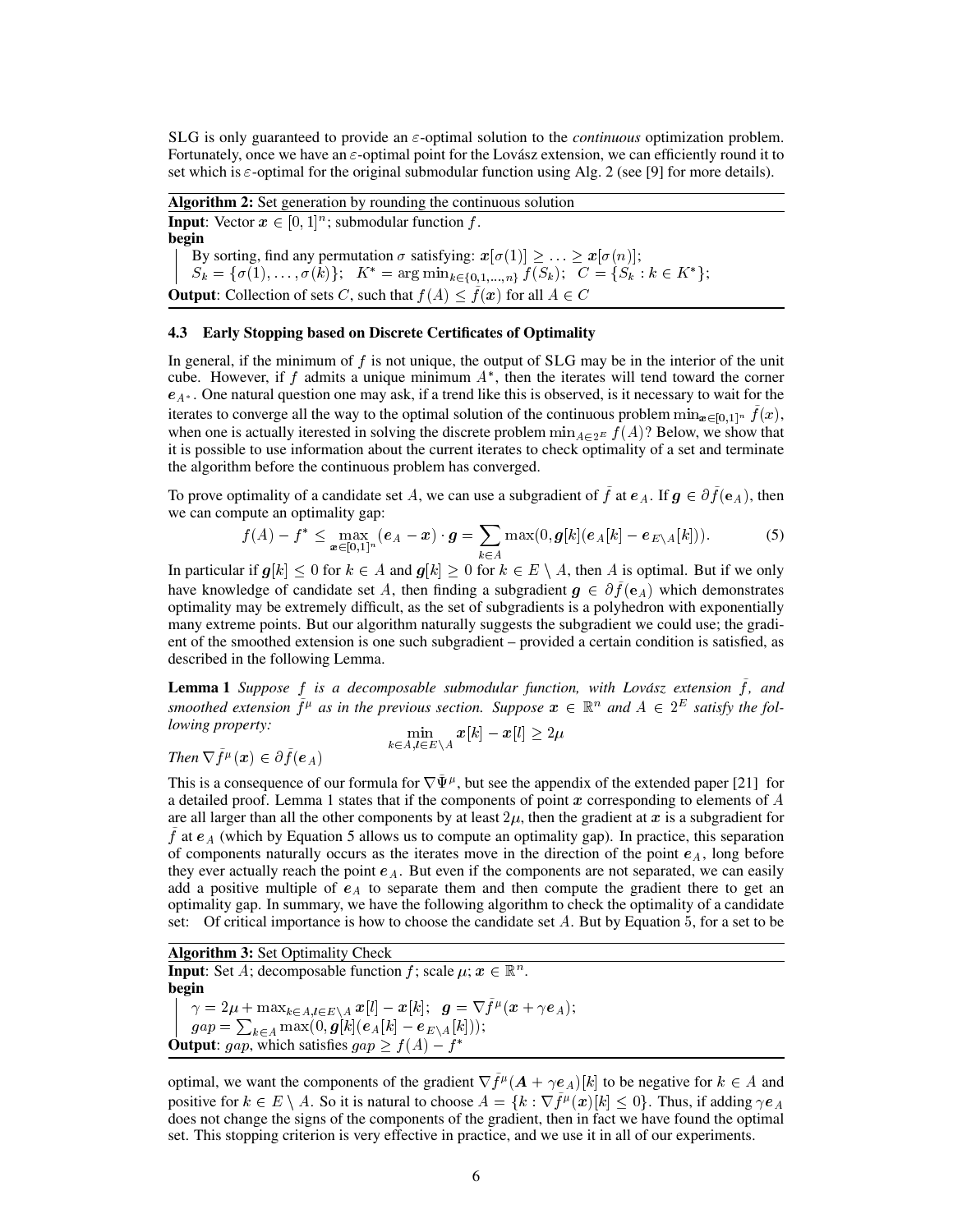

Figure 1: (a) Example regions used for our higher-order potential functions (b-c) Comparision of running times of submodular minimization algorithms on synthetic problems from DIMACS [1].

# 5 Extension to General Concave Potentials

To extend our algorithm to work on general concave functions, we note that an arbitrary concave function can be expressed as an integral of threshold potential functions. This is a simple consequence of integration by parts, which we state in the following lemma:

**Lemma 2** *For*  $\phi \in C^2([0, T]),$ 

$$
\phi(x) = \phi(0) + \phi'(T)x - \int_0^T \min(x, y)\phi''(y)dy, \quad \forall x \in [0, T]
$$

This means that for a general sum of concave potentials as in Equation (3), we have:

$$
f(A) = \mathbf{c} \cdot \mathbf{e}_A + \sum_j \left( \phi_j(0) + \phi'(\mathbf{w}_j \cdot \mathbf{1}) \mathbf{w}_j \cdot \mathbf{e}_A - \int_0^{\mathbf{w}_j \cdot \mathbf{1}} \Psi_{\mathbf{w}_j, y}(A) \phi''_j(y) dy \right).
$$

Then we can define  $\tilde{f}$  and  $\tilde{f}^{\mu}$  by replacing  $\Psi$  with  $\tilde{\Psi}$  and  $\tilde{\Psi}^{\mu}$  respectively. Our SLG algorithm is essentially unchanged, the conditions for optimality still hold, and so on. Conceptually, we just use a different smoothed gradient, but calculating it is more involved. We need to compute the integrals of the form  $\int \nabla \tilde{\Psi}_{\bm{w},y}^{\mu}(x) \phi''(y) dy$ . Since  $\nabla \tilde{\Psi}_{\bm{w},y}^{\mu}(x)$  is a piecewise linear function with repect to y which we can compute, we can evaluate the integral by parts so that we need only evaluate  $\phi$ , but not its derivatives. We omit the resulting formulas for space limitations.

# 6 Experiments

Synthetic Data. We reproduce the experimental setup of [8] designed to compare submodular minimization algorithms. Our goal is to find the minimum cut of a randomly generated graph (which requires submodular minimization of a sum of 2-potentials) with the graph generated by the specifications in [1]. We compare against the state of the art combinatorial algorithms (LEX2, HYBRID, SFM3, PR [6]) that are guaranteed to find the exact solution in polynomial time, as well as the Minimum Norm algorithm of [8], a practical alternative with unknown running time. Figures 1(b) and 1(c) compare the running time of SLG against the running times reported in [8]. In some cases, SLG was 6 times faster than the MinNorm algorithm. However the comparison to the MinNorm algorithm is inconclusive in this experiment, since while we used a faster machine, we also used a simple MATLAB implementation. What is clear is that SLG scales at least as well as MinNorm on these problems, and is practical for problem sizes that the combinatorial algorithms cannot handle.

Image Segmentation Experiments. We also tested our algorithm on the joint image segmentation-and-classification task introduced in Section 3. We used an implementation of TextonBoost [20], then trained on and tested subsampled images from [5]. As seen in Figures 2(e) and  $2(g)$ , using only the per-pixel score from our TextonBoost implementation gets the general area of the object, but does not do a good job of identifying the shape of a classified object. Compare to the ground truth in Figures 2(b) and 2(d). We then perform MAP inference in a Markov Random Field with 2-potentials (as done in [20]). While this regularization, as shown in Figures 2(f) and 2(h), leads to improved performance, it still performs poorly on classifying the boundary.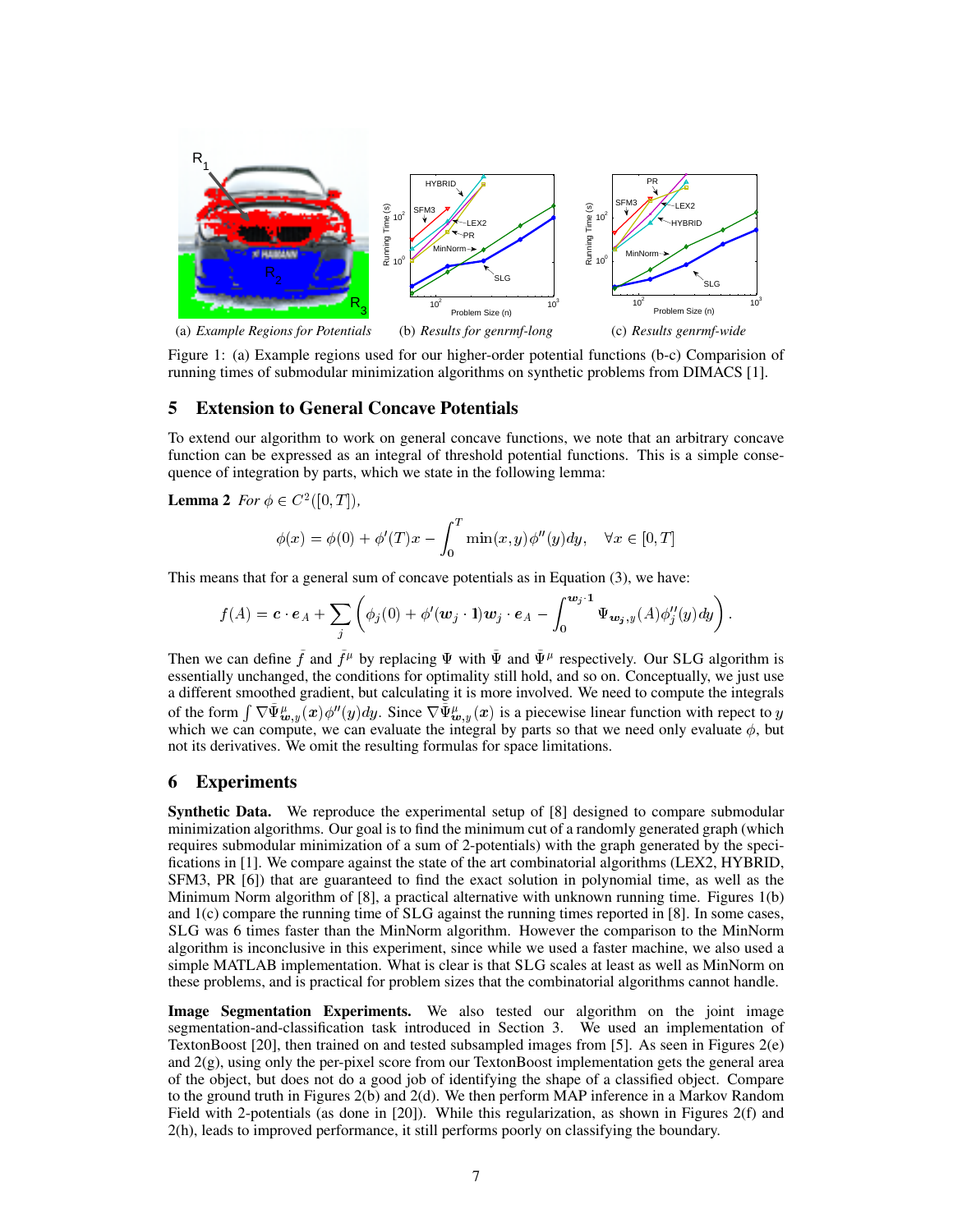

Figure 2: Segmentation experimental results

Finally, we used SLG to regularize with higher order potentials. To generate regions for our potentials, we randomly picked seed pixels and grew the regions based on HSV channels of the image. We picked our seed pixels with a preference for pixels which were included in the least number of previously generated regions. Figure 1(a) shows what the regions typically looked like. For our experiments, we used 90 total regions. We used SLG to minimize  $f(A) = \mathbf{c} \cdot \mathbf{e}_A + \sum_j |A \cap R_j| |R_j \setminus A|$ , where c was the output from TextonBoost, scaled appropriately. Figures  $2(i)$  and  $2(k)$  show the classification output. The continuous variables x at the end of each run are shown in Figures  $2(i)$  and 2(1); while it has no formal meaning, in general one can interpret a very high or low value of  $x[k]$ to correspond to high confidence in the classification of the pixel  $k$ . To generate the result shown in Figure 2(k), a problem with  $10^4$  variables and 90 concave potentials, our MATLAB/mex implementation of SLG took 71.4 seconds. In comparison, the MinNorm implementation of the SFO toolbox [15] gave the same result, but took 6900 seconds. Similar problems on an image of twice the resolution ( $4 \times 10^4$  variables) were tested using SLG, resulting in runtimes of roughly 1600 seconds.

## 7 Conclusion

We have developed a novel method for efficiently minimizing a large class of submodular functions of practical importance. We do so by decomposing the function into a sum of threshold potentials, whose Lovász extensions are convenient for using modern smoothing techniques of convex optimization. This allows us to solve submodular minimization problems with thousands of variables, that cannot be expressed using only pairwise potentials. Thus we have achieved a middle ground between graph-cut-based algorithms which are extremely fast but only able to handle very specific types of submodular minimization problems, and combinatorial algorithms which assume nothing but submodularity but are impractical for large-scale problems.

Acknowledgements This research was partially supported by NSF grant IIS-0953413, a gift from Microsoft Corporation and an Okawa Foundation Research Grant. Thanks to Alex Gittens and Michael McCoy for use of their TextonBoost implementation.